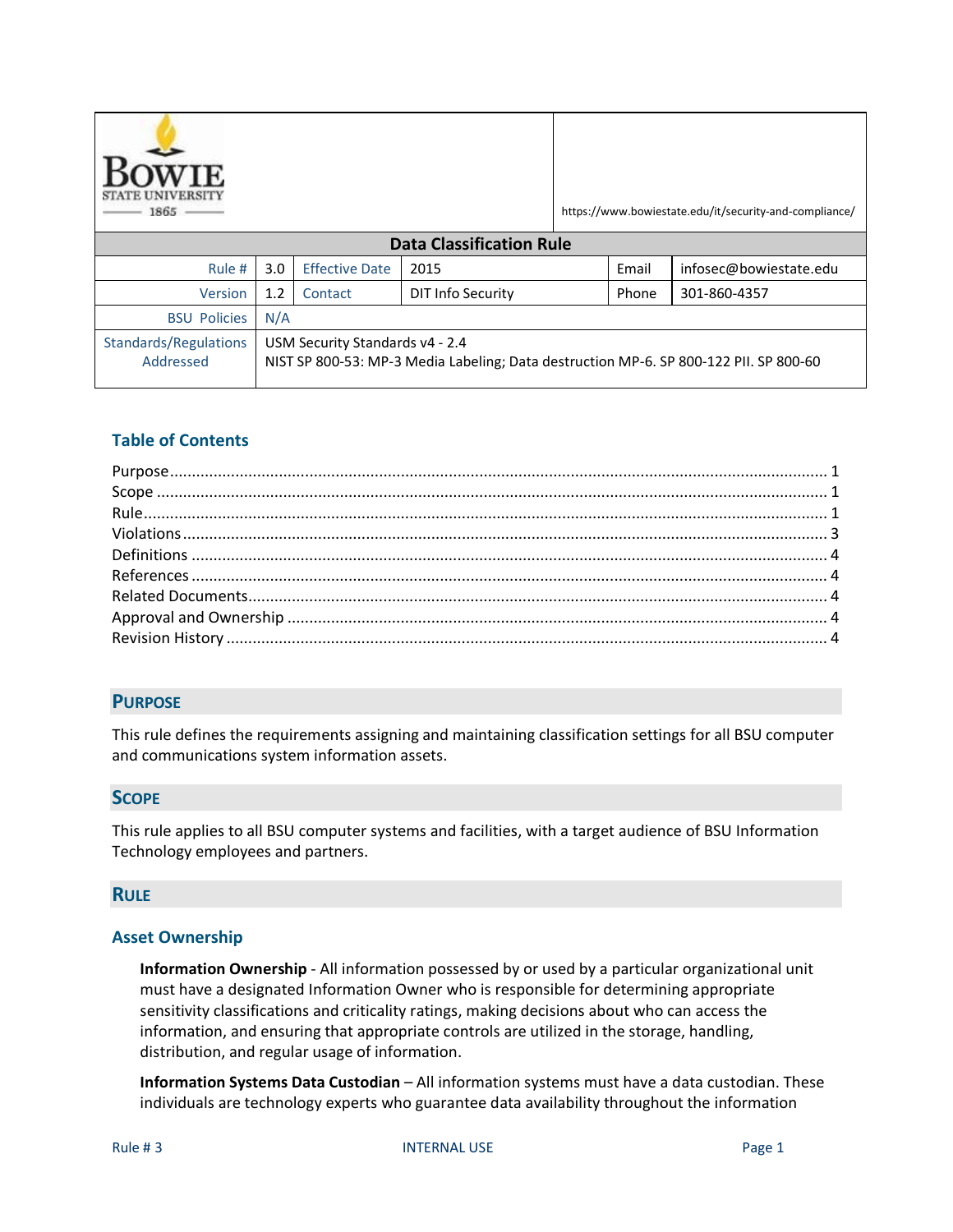system network. BSU DIT provides help desk engineers, network engineers, and system administrators as data custodians.

**Information Data Steward** - Each significant type of information must have a designated Steward who will properly protect BSU information in keeping with the designated Information Owner's access control, data sensitivity, and data criticality instructions.

**Information Systems Department Ownership Responsibility** - With the exception of operational computer and network information, the Information Systems Department must not be the Owner of any production business information.

# **Asset Classification**

**Four-Category Data Classification** - All BSU data must be broken into the following four sensitivity classifications: RESTRICTED, CONFIDENTIAL, INTERNAL, and PUBLIC. There are distinct handling, labeling, and review procedures must be established for each classification.

**Data Classification Descriptions** - The following descriptions are used for identifying and labeling each sensitivity classification for all BSU information.

**RESTRICTED** - This classification label applies to the most sensitive business information that is intended for use strictly within BSU. Its unauthorized disclosure could seriously and adversely impact the University, its customers (students), its business partners, and its suppliers. Examples include merger and land acquisition documents, USM or University level strategic plans, litigation strategy memos, and trade restrictions such as certain computer applications development.

**CONFIDENTIAL** - This classification label applies to less-sensitive business information that is intended for use within BSU. Its unauthorized disclosure could adversely impact BSU or its customers, suppliers, business partners, or employees. Information that some people would consider to be private is included in this classification. Examples include social security numbers, employee performance evaluations, student transcript data, student requests for data privacy, strategic alliance agreements, unpublished internally-generated market research, computer passwords, and internal audit reports.

**INTERNAL USE ONLY** - This classification label applies to all other information that does not clearly fit into the previous two classifications. While its unauthorized disclosure is against policy, it is not expected to seriously or adversely impact BSU or its employees, suppliers, business partners, or its customers. Examples include the BSU employee telephone directory, computer access numbers, new employee training materials, and internal rule manuals.

**PUBLIC** - This classification applies to information that has been approved by BSU management for release to the public. By definition, there is no such thing as unauthorized disclosure of this information and it may be disseminated without potential harm. Examples include product and service brochures, advertisements, job opening announcements, and press releases.

**Default Classification** - Information without a label is by default classified as Internal Use Only or Confidential.

When data is shared with other institutions, the State, or federal agencies, that shared data should be managed with the security requirements determined to be the highest among the sharing institutions involved, and approved by the institutional CIO or data steward.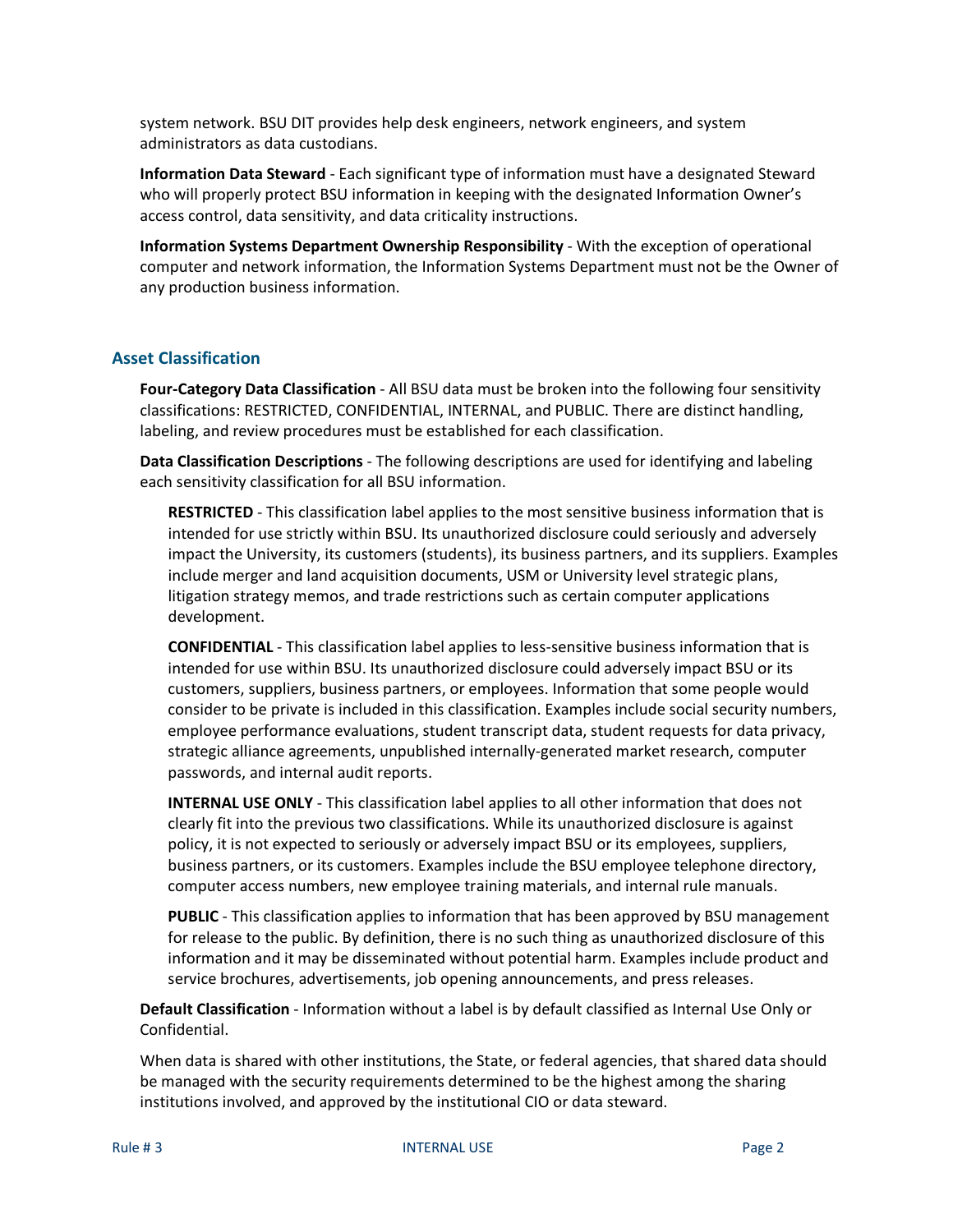# **Asset Labeling**

**Assigning Data Classification Labels** - For all existing information types, the Information Owner is responsible for choosing an appropriate data classification label to be used by all employees who create, compile, alter, or procure production information.

**Multiple Classification Labeling** - When information of various sensitivity classifications is combined, the resulting collection of information must be classified at the most restricted level found anywhere in the sources.

**Data Classification Labeling** - All restricted or confidential information must be labeled according to the Data Classification Reference, while information not falling into one or more of the sensitive categories need not be labeled.

**Equipment Identification Codes** - All BSU computer and communications equipment must have an identification number placed on the equipment that can be used to assist police in their attempts to return stolen property.

**Hardcopy Sensitivity Labels** - All printed, handwritten, or other human-readable manifestations of restricted, confidential, or private information must have an appropriate sensitivity label on each page.

**Information Life Cycle Labeling** - From the time when information is created until it is destroyed or declassified, it must be labeled with a sensitivity designation if it is either restricted or confidential.

# **Declassification And Destruction**

**Dates For Reclassification** - If known, the date that Restricted or Confidential information will no longer be sensitive must be indicated on all BSU sensitive information. This will assist those in possession of the information with its proper handling, even if these people have not been in recent communication with the information's Owner. Personally Identifiable Information (PII) that is no longer needed must be destroyed.

**Expired Classification Labels** - Those employees in possession of sensitive information that was slated to be declassified on a date that has come and gone, but is not known definitively to have been declassified, must check with the information Owner before they destroy the information.

**Notifications** - The designated information Owner may, at any time, declassify or downgrade the classification of information entrusted to his or her care. To achieve this, the Owner must change the classification label appearing on the original document, notify all known recipients and Custodians.

**Schedule For Review** - To determine whether sensitive information may be declassified or downgraded, at least once annually, information Owners must review the sensitivity classifications assigned to information for which they are responsible. From the standpoint of sensitivity, information must be declassified or downgraded as soon as practical. Personally Identifiable Information (PII) that is no longer needed must be destroyed.

# <span id="page-2-0"></span>**VIOLATIONS**

Any violation of this rule may result in disciplinary action, up to and including termination of employment. BSU reserves the right to notify the appropriate law enforcement authorities of any unlawful activity and to cooperate in any investigation of such activity. BSU does not consider conduct in violation of this rule to be within an employee's or partner's course and scope of employment, or the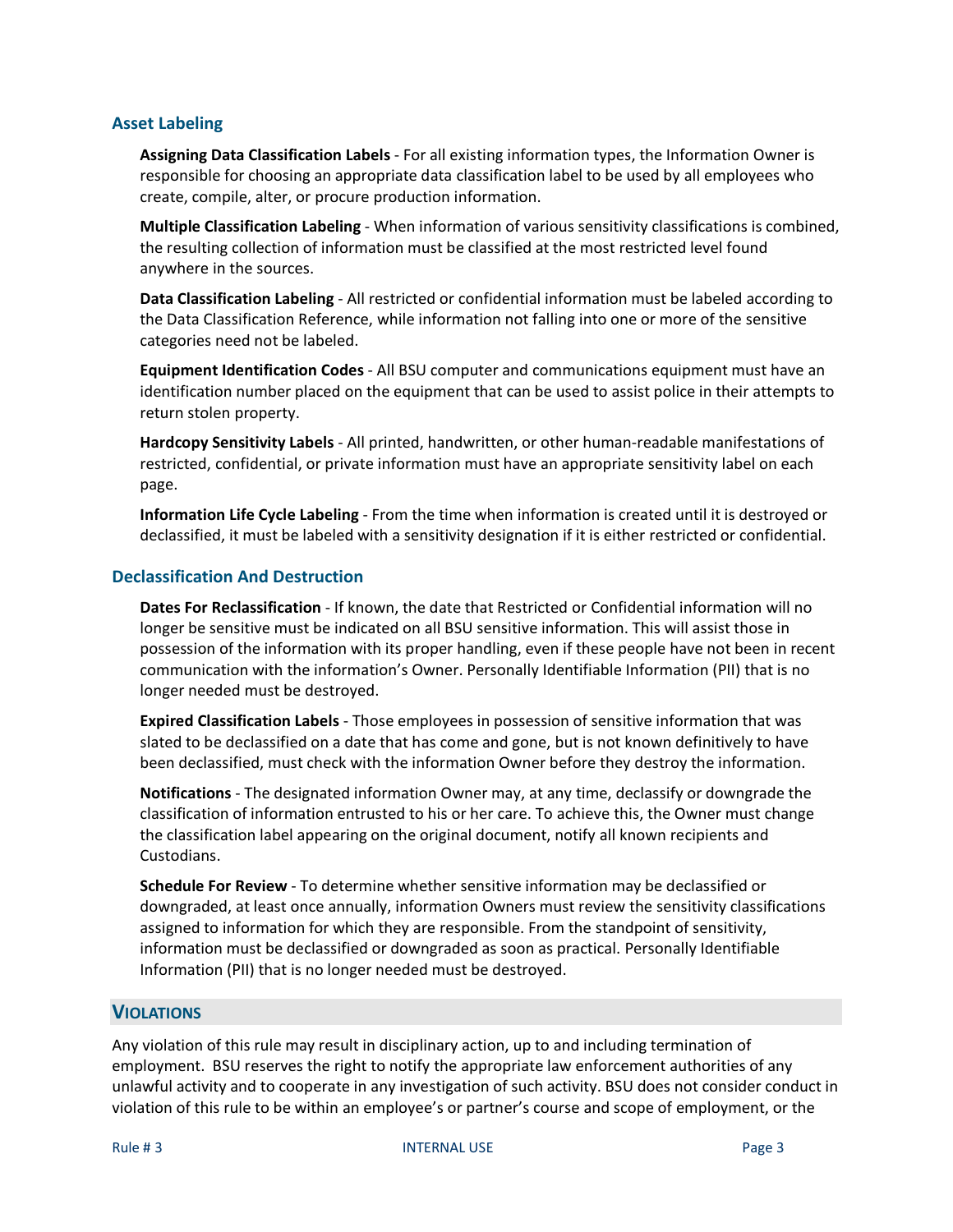direct consequence of the discharge of the employee's or partner's duties. Accordingly, to the extent permitted by law, BSU reserves the right not to defend or pay any damages awarded against employees or partners that result from violation of this policy.

Any employee or partner who is requested to undertake an activity which he or she believes is in violation of this policy, must provide a written or verbal complaint to his or her manager, any other manager or the Human Resources Department as soon as possible.

## <span id="page-3-0"></span>**DEFINITIONS**

**Confidential Information (Sensitive Information)** – Any BSU information that is not publicly known and includes tangible and intangible information in all forms, such as information that is observed or orally delivered, or is in electronic form, or is written or in other tangible form. Confidential Information may include, but is not limited to, source code, product designs and plans, beta and benchmarking results, patent applications, production methods, product roadmaps, customer lists and information, prospect lists and information, promotional plans, competitive information, social security numbers, pre-public financial results, product costs, and pricing, and employee information and lists. Confidential Information also includes any confidential information received by BSU from a third party under a nondisclosure agreement.

**Information Asset** - Any BSU data in any form, and the equipment used to manage, process, or store BSU data, that is used in the course of executing business. This includes, but is not limited to, corporate, customer, and partner data.

**Partner** - Any non-employee of BSU who is contractually bound to provide some form of service to BSU.

### <span id="page-3-1"></span>**REFERENCES**

NIST Cybersecurity Framework ISO/IEC 27002 - 8.2 Information Classification

### <span id="page-3-2"></span>**RELATED DOCUMENTS**

# <span id="page-3-3"></span>**APPROVAL AND OWNERSHIP**

| <b>Edited by</b>                   | <b>Title</b>               |             | <b>Signature</b> |
|------------------------------------|----------------------------|-------------|------------------|
| John Husfield                      | Info Assurance Analyst     |             |                  |
| Ifueko Fify Omoruyi                | <b>IT Security Manager</b> | 03/2019     | I.O              |
| <b>Approved By</b><br><b>Title</b> |                            | <b>Date</b> | <b>Signature</b> |
| IT Security Committee              | N/A                        | 6/2015      | By committee     |
|                                    |                            |             |                  |

# <span id="page-3-4"></span>**REVISION HISTORY**